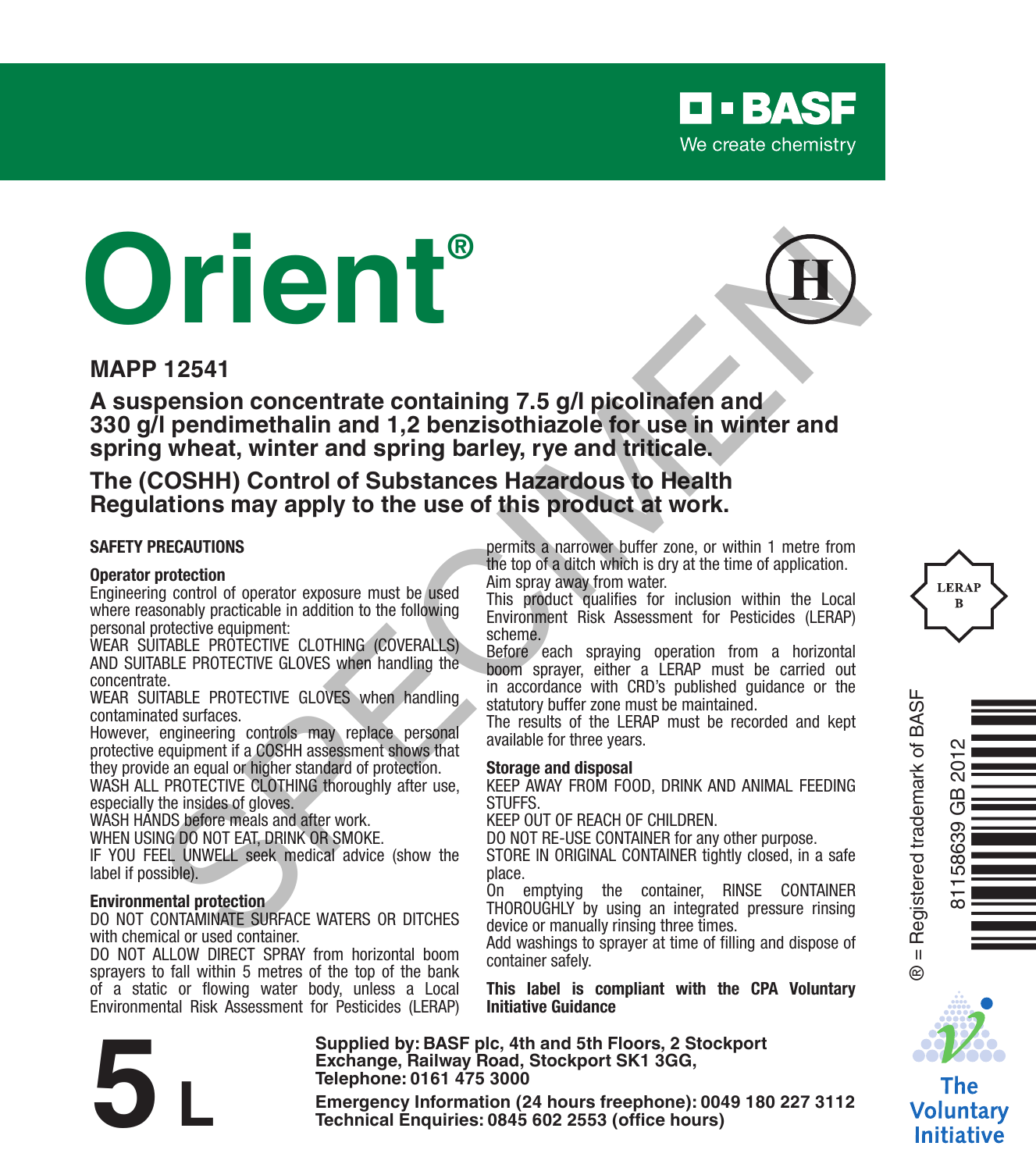# **Orient®**

**A suspension concentrate containing 7.5 g/l picolinafen and 330 g/l pendimethalin and 1,2 benzisothiazole**

| benzisothiazole                                                                                                                                                                                                                                                                      |                                       |                                                   |                                                             |                                                                                   |  |  |  |
|--------------------------------------------------------------------------------------------------------------------------------------------------------------------------------------------------------------------------------------------------------------------------------------|---------------------------------------|---------------------------------------------------|-------------------------------------------------------------|-----------------------------------------------------------------------------------|--|--|--|
| Warning                                                                                                                                                                                                                                                                              |                                       |                                                   |                                                             |                                                                                   |  |  |  |
| Very toxic to aquatic life with long<br>lasting effects.                                                                                                                                                                                                                             |                                       |                                                   |                                                             |                                                                                   |  |  |  |
| Collect spillage.                                                                                                                                                                                                                                                                    |                                       |                                                   |                                                             |                                                                                   |  |  |  |
| Contains pendimethalin and 1,2 benzisothiazole. May<br>produce an allergic reaction.<br>To avoid risks to human health and the environment,<br>comply with the instructions for use.<br>To avoid risks to human health and the<br>environment, comply with the instructions for use. |                                       |                                                   |                                                             |                                                                                   |  |  |  |
| <b>IMPORTANT INFORMATION</b><br>FOR USE ONLY AS AN AGRICULTURAL HERBICIDE, as directed below:                                                                                                                                                                                        |                                       |                                                   |                                                             |                                                                                   |  |  |  |
| Crop                                                                                                                                                                                                                                                                                 | <b>Application Timing</b>             | Maximum Individual<br>Dose<br>(litres product/ha) | <b>Maximum Number of</b><br><b>Treatments</b><br>(per crop) | <b>Latest Time of</b><br>Application                                              |  |  |  |
| Winter barley, winter.<br>wheat, rye, triticale.                                                                                                                                                                                                                                     | Pre- and post-emergence               | 4.0                                               | 1                                                           | Before pseudo-stem erect<br>(before growth stage 30)                              |  |  |  |
| Spring barley, spring<br>wheat                                                                                                                                                                                                                                                       | Pre-emergence<br>0R<br>Post-emergence | 4.0<br>0R<br>2.0                                  | 1                                                           | Pre-emergence of the crop<br>Before pseudo-stem erect<br>(before growth stage 30) |  |  |  |

**READ THE LABEL BEFORE USE. USING THIS PRODUCT IN A MANNER THAT IS INCONSISTENT WITH THE LABEL MAY BE AN OFFENCE. FOLLOW THE CODE OF PRACTICE FOR USING PLANT PROTECTION PRODUCTS.**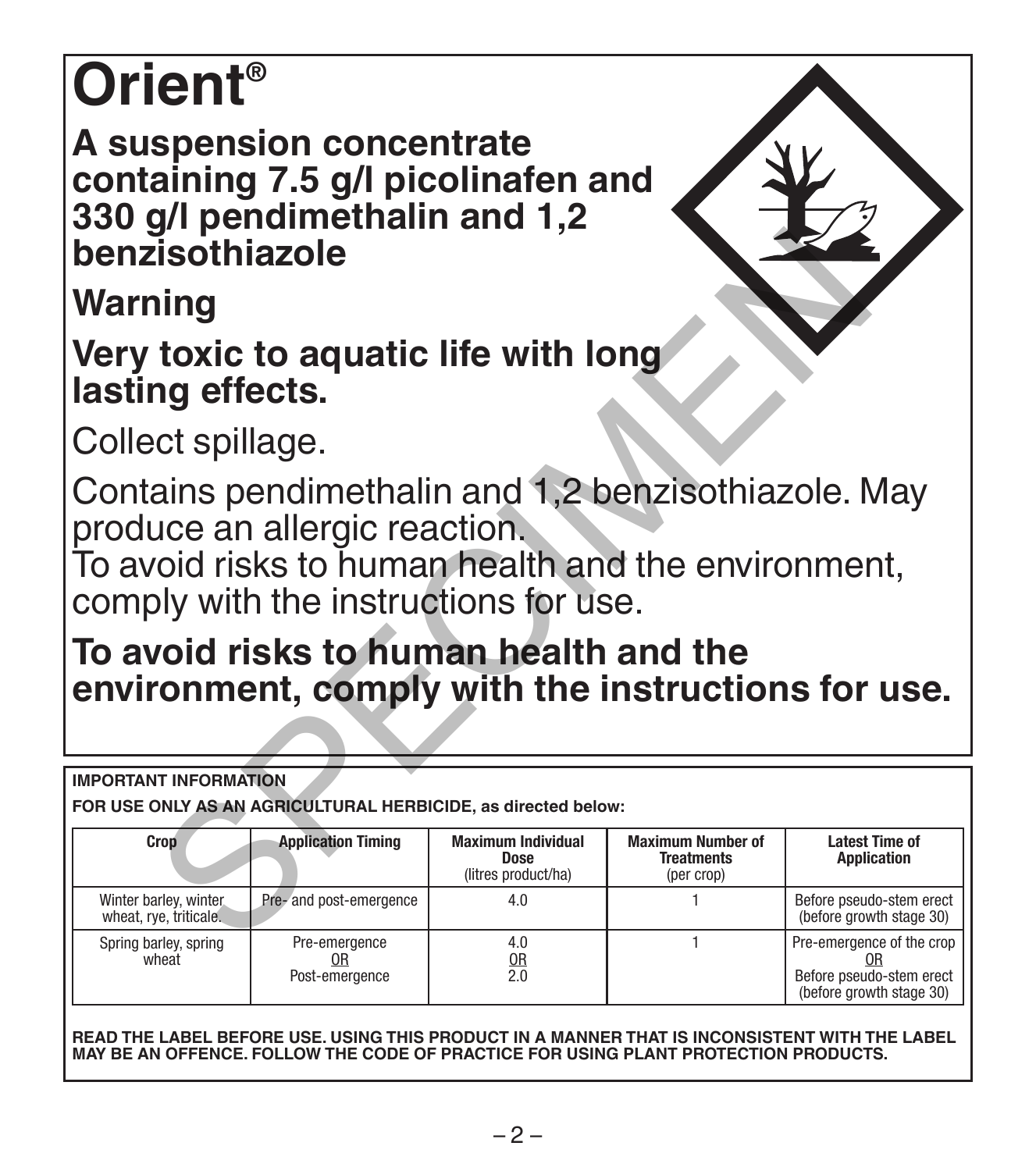# **DIRECTIONS FOR USE**

IMPORTANT: This information is approved as part of the Product Label. All instructions within this section must be read carefully in order to obtain safe and successful use of this product.

Orient is a herbicide containing pendimethalin and picolinafen with residual and contact activity for use in winter and spring wheat and winter and spring barley, rye and triticale.

#### **Restrictions/Warnings**

DO NOT use more than one application of Orient in one growing season.

#### **Soil Types**

- Orient can be used on any mineral soil.
- Residual control may be reduced on soils with more than 6% organic matter.
- DO NOT use on soils with more than 10% organic matter.
- DO NOT use on stony or gravely soils as crop damage can occur, particularly if heavy rain follows treatment.
- DO NOT use on water logged soil or soils prone to water logging.

#### **Seedbed preparation**

• Seed beds must have a fine, firm tilth. Loose or cloddy seed beds must be consolidated prior to application, otherwise reduced weed control may occur. They may also cause seed to be inadequately covered which could result in crop damage. tions/Warnings<br>
use more than one application of Orient in one growing season.<br>
can be used on any mineral soil.<br>
can be used on any mineral soil.<br>
can be used on any mineral soil.<br>
cold the process of the matter of the ma

#### **Application**

- For pre-emergence applications, seed should be covered with a minimum of 3.2 cm of settled soil.
- Only treat shallow drilled crops post-emergence.<br>• Do not spray undersown cereals or those to be undersown.
- 
- 
- Avoid spraying during periods of prolonged or severe frosts.<br>• Do not apply to crops suffering from stress, which may be caused for example by pests, disease, water logging, poor seedbed conditions or previous chemical treatment.
- **• Extreme care should be taken to avoid damage by drift on to plants outside the target area.**

#### **Emerged Crops**

• Do not roll emerged crops prior to application.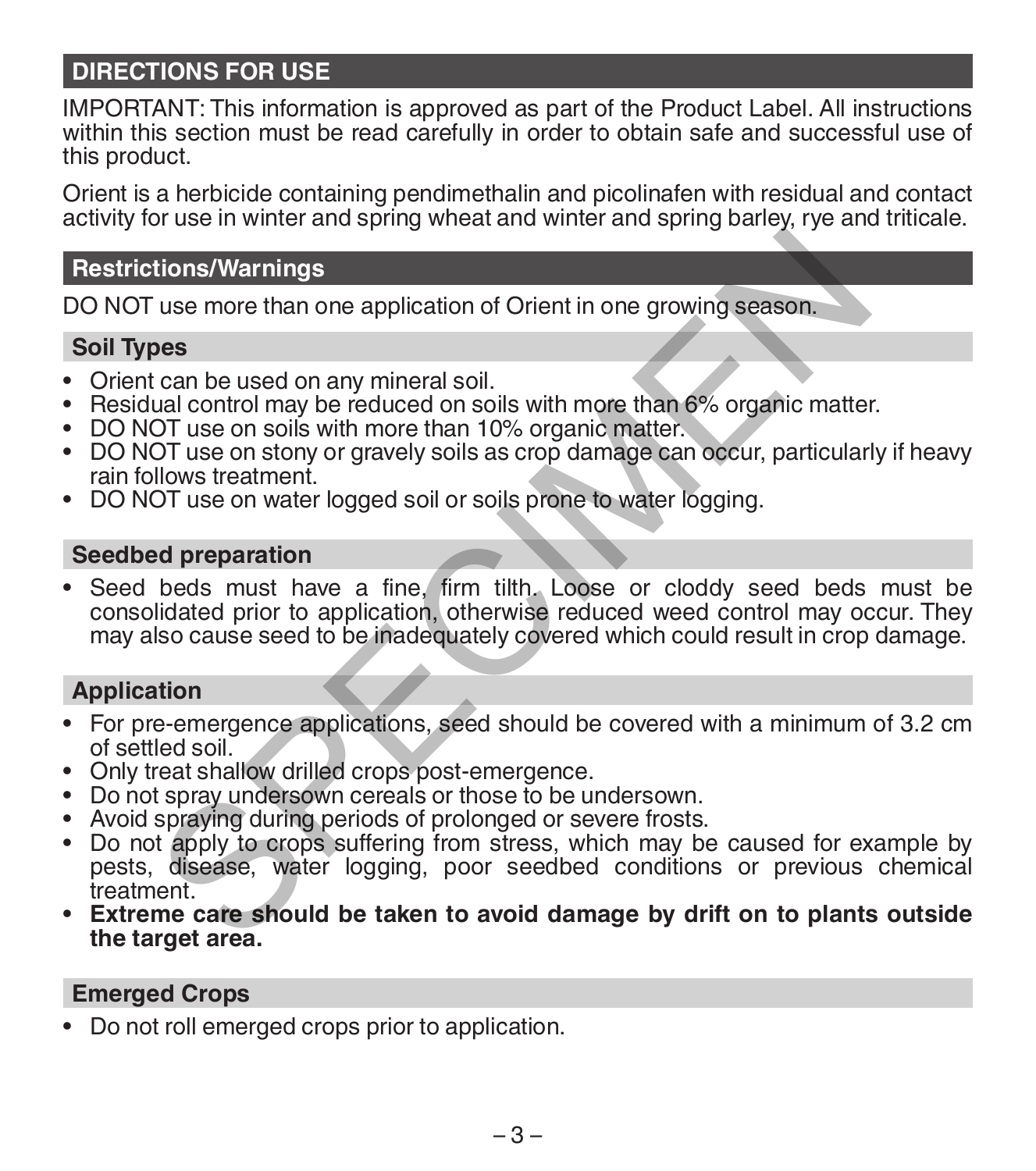# **Post-Application Requirements**

- Do not soil incorporate.
- Do not disturb the soil after application.
- Do not roll autumn treated crops until the spring.
- For residual control some soil moisture is required for Orient. Best results will be obtained if rain falls within 7 days of application. Residual control may be reduced under prolonged dry conditions.
- Water logging that occurs soon after pre-emergence applications may lead to crop damage.

#### **Weed control**

# **Susceptibility of weeds to single applications of Orient**

| damage.                                                                                                                                          | • Water logging that occurs soon after pre-emergence applications may lead to crop |                |                |                                                                                                                                                                           |  |  |
|--------------------------------------------------------------------------------------------------------------------------------------------------|------------------------------------------------------------------------------------|----------------|----------------|---------------------------------------------------------------------------------------------------------------------------------------------------------------------------|--|--|
| reduce vield.                                                                                                                                    |                                                                                    |                |                | Some transient bleaching may be seen after application to some crops, in most cases<br>this does not lead to yield loss. In rye, however, post-emergence applications may |  |  |
| Concentrated or diluted Orient may stain. Avoid spillage. Staining is minimised or<br>completely removed if skin/clothes are washed immediately. |                                                                                    |                |                |                                                                                                                                                                           |  |  |
| Weed control                                                                                                                                     |                                                                                    |                |                |                                                                                                                                                                           |  |  |
| Susceptibility of weeds to single applications of Orient                                                                                         |                                                                                    |                |                |                                                                                                                                                                           |  |  |
| Best results will be achieved by application to small actively growing weeds.                                                                    |                                                                                    |                |                |                                                                                                                                                                           |  |  |
|                                                                                                                                                  | 2.0l/ha Orient                                                                     |                | 4.0l/ha Orient |                                                                                                                                                                           |  |  |
|                                                                                                                                                  | Pre-em                                                                             | Post-em        | Pre-em         | Post-em                                                                                                                                                                   |  |  |
| <b>GRASS WEEDS</b>                                                                                                                               |                                                                                    |                |                |                                                                                                                                                                           |  |  |
| Annual Meadow-<br>grass                                                                                                                          |                                                                                    |                | S              | S up to GS13                                                                                                                                                              |  |  |
| Rough Meadow-<br>grass                                                                                                                           |                                                                                    | MR up to 2 lvs | <b>MS</b>      | MS up to 2 lvs                                                                                                                                                            |  |  |
| Loose Silky Bent                                                                                                                                 |                                                                                    |                |                | S up to 1 leaf                                                                                                                                                            |  |  |
| BROAD-LEAVED<br><b>WEEDS</b>                                                                                                                     |                                                                                    |                |                |                                                                                                                                                                           |  |  |
| <b>Bird Vetch</b>                                                                                                                                | ٠                                                                                  | $\overline{a}$ | ۰              | MS up to 3 lvs                                                                                                                                                            |  |  |
| <b>Black Bindweed</b>                                                                                                                            |                                                                                    |                | S              |                                                                                                                                                                           |  |  |
| Charlock                                                                                                                                         | ۰                                                                                  |                | MS pre-em      | Sup to 6 lvs                                                                                                                                                              |  |  |
| <b>Cleavers</b>                                                                                                                                  | $\overline{a}$                                                                     |                |                | MS up to 1 whorl                                                                                                                                                          |  |  |
| Common<br>Chickweed                                                                                                                              | S                                                                                  | MS up to 2 lvs | S              | Sup to 6 lvs                                                                                                                                                              |  |  |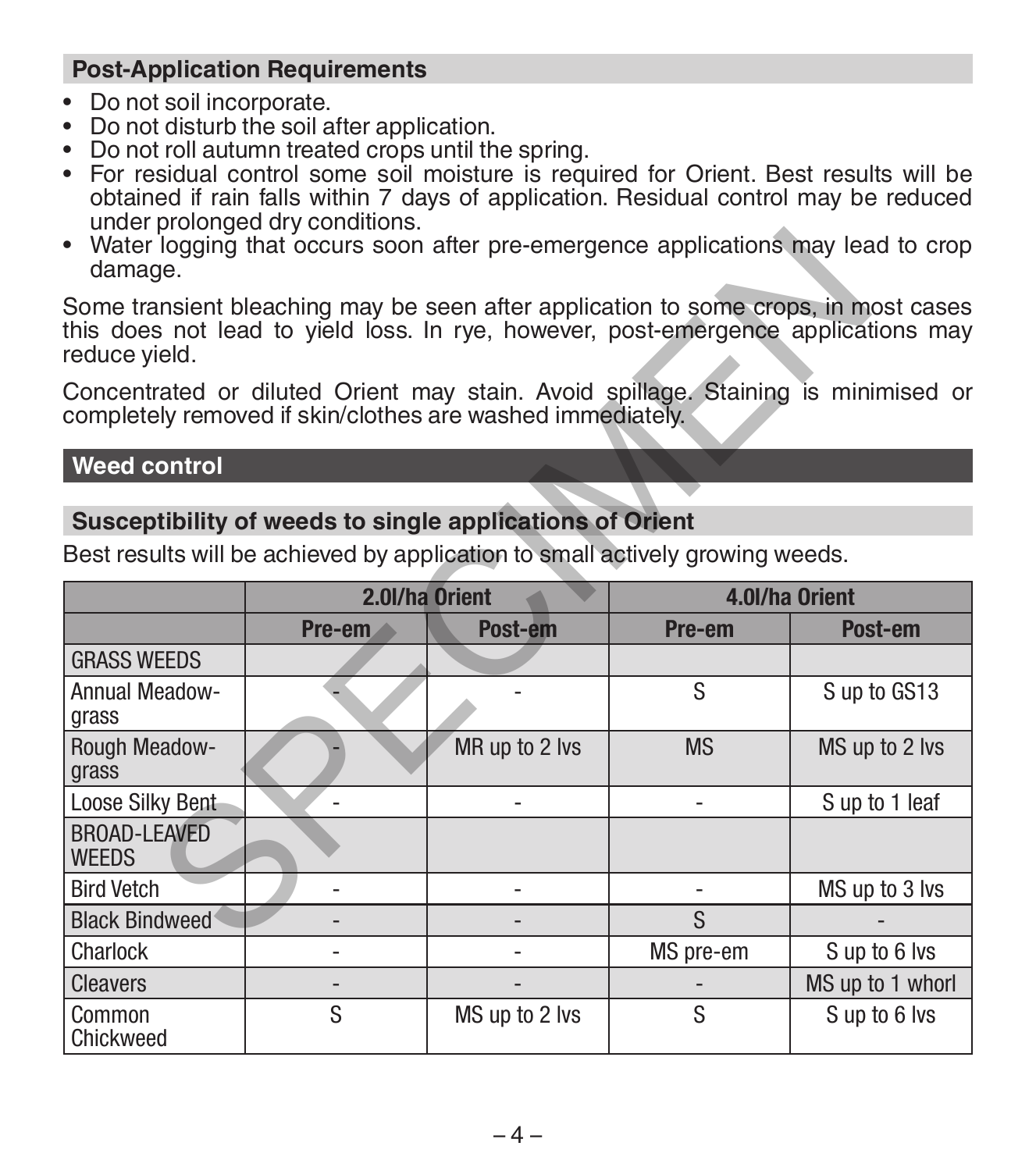|                                      | 2.0l/ha Orient           |                 | 4.0l/ha Orient |                             |
|--------------------------------------|--------------------------|-----------------|----------------|-----------------------------|
|                                      | Pre-em                   | Post-em         | Pre-em         | Post-em                     |
| <b>Common Field</b><br>Speedwell     | S                        | MS up to 1 leaf | <sub>S</sub>   | S up to 6 lvs               |
| <b>Common Fumitory</b>               | ä,                       | L,              | <b>MS</b>      | S up to 3 lvs               |
| <b>Common Orache</b>                 | ٠                        | ÷               | S              |                             |
| <b>Common Poppy</b>                  | L,                       | ÷,              | S              | Sup to 6 lvs                |
| Corn Marigold                        | $\overline{a}$           | $\overline{a}$  | S              |                             |
| Crane's-bill                         | L,                       | L,              |                | Sup to 4 lvs                |
| Fat-hen                              | $\overline{a}$           | $\overline{a}$  | S              | $\overline{S}$ up to 1 leaf |
| Field Forget-me-<br>not              |                          |                 | S              |                             |
| <b>Field Pansy</b>                   | $\overline{\phantom{a}}$ | S up to 1 leaf  | S              | Sup to 6 lvs                |
| Hemp-nettle (Day<br>Nettle)          |                          |                 | S              | S pre-em                    |
| <b>Henbit Dead-nettle</b>            | $\overline{a}$           |                 | S              |                             |
| lvy-leaved<br>Speedwell              |                          |                 | S              | Sup to 6 lvs                |
| Knotgrass                            | $\overline{a}$           |                 | S              |                             |
| <b>Mavweeds</b>                      |                          |                 | <b>MS</b>      | L.                          |
| Pale Persicaria                      |                          |                 | <b>MS</b>      |                             |
| <b>Parsley Piert</b>                 |                          |                 | S              | S up to 2 lvs               |
| <b>Red Dead-nettle</b>               |                          |                 | S              | S up to 6 lvs               |
| Redshank                             |                          |                 | <b>MS</b>      |                             |
| <b>Scarlet Pimpernel</b>             |                          |                 | S              |                             |
| <b>Shepherd's Purse</b>              |                          |                 | <b>MS</b>      | Sup to 6 lvs                |
| <b>Small Nettle</b>                  |                          | -               | S              |                             |
| Smooth Sowthistle                    | L                        | L,              | S              | L.                          |
| <b>Volunteer Beans</b>               |                          |                 | <b>MR</b>      | $\mathsf{R}$                |
| <b>Volunteer Oilseed</b><br>Rape (1) |                          |                 | S              | MS up to 2 lvs              |

S= Susceptible MS = Moderately susceptible R = Resistant

MR = Moderately resistant

(1) = deep germinating volunteer Oilseed Rape may not be controlled.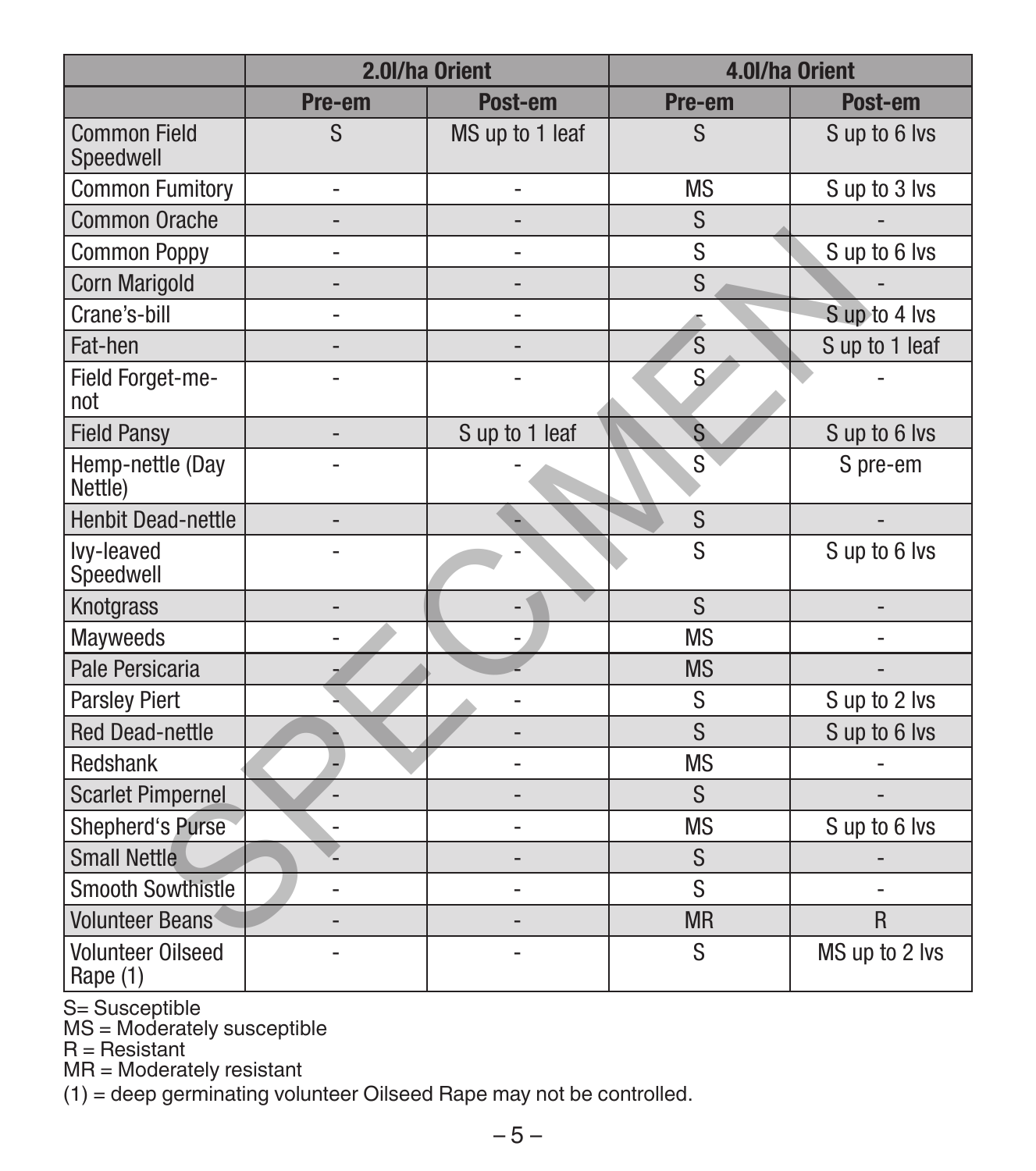#### **Resistance Management**

**GROUP 3 12 HERBICIDES**

Strains of some annual grasses (e.g. Black-grass, Wild-Oats, and Italian Ryegrass) have developed resistance to herbicides, which may lead to poor control. A strategy for preventing and managing such resistance should be adopted. Picolinafen is an inhibitor of carotenoid biosynthesis at the PDS step (a group that includes picolinafen and diflufenican). To prevent the development of resistant weeds herbicides with different modes of action must be used when applying in sequence. Guidelines have been produced by the Weed Resistance Action Group and copies are available from HGCA, CPA, your distributor, crop adviser or product manufacturer. ence the development of resistant weeds the chird of the action of a control. To prevent the development of resistance Action Group and copies are available from distributor, crop adviser or product manufacturer.<br>The Weed

#### **Crop Specific Information**

Orient can be used on all varieties of winter and spring wheat, winter and spring barley, rye and triticale.

#### **Time of application**

Pre- and post crop-emergence, up to before pseudo-stem erect (before growth stage 30).

Post-emergence applications may reduce yield in Rye.

For autumn drilled crops DO NOT apply pre-emergence to crops drilled after 30 November.

# **Rate of application**

4.0 l/ha pre or post crop-emergence in winter wheat, winter barley, rye and triticale 4.0 l/ha pre or 2.0 l/ha post crop-emergence in spring wheat and spring barley.

#### **Mixing and Application**

#### **Mixing**

Apply Orient in 200 litres water/ha.

Ensure good, even spray cover of the target using a spray of **fine** or **medium** quality (BCPC definition).

Never prepare more spray solution than is required.

Fill the spray tank three quarters full with water and start the agitation.

To ensure thorough mixing of the product, invert the container several times before opening.

Add the required quantity of Orient to the spray tank while re-circulating and then the remainder of the water.

Continue agitation until spraying is completed.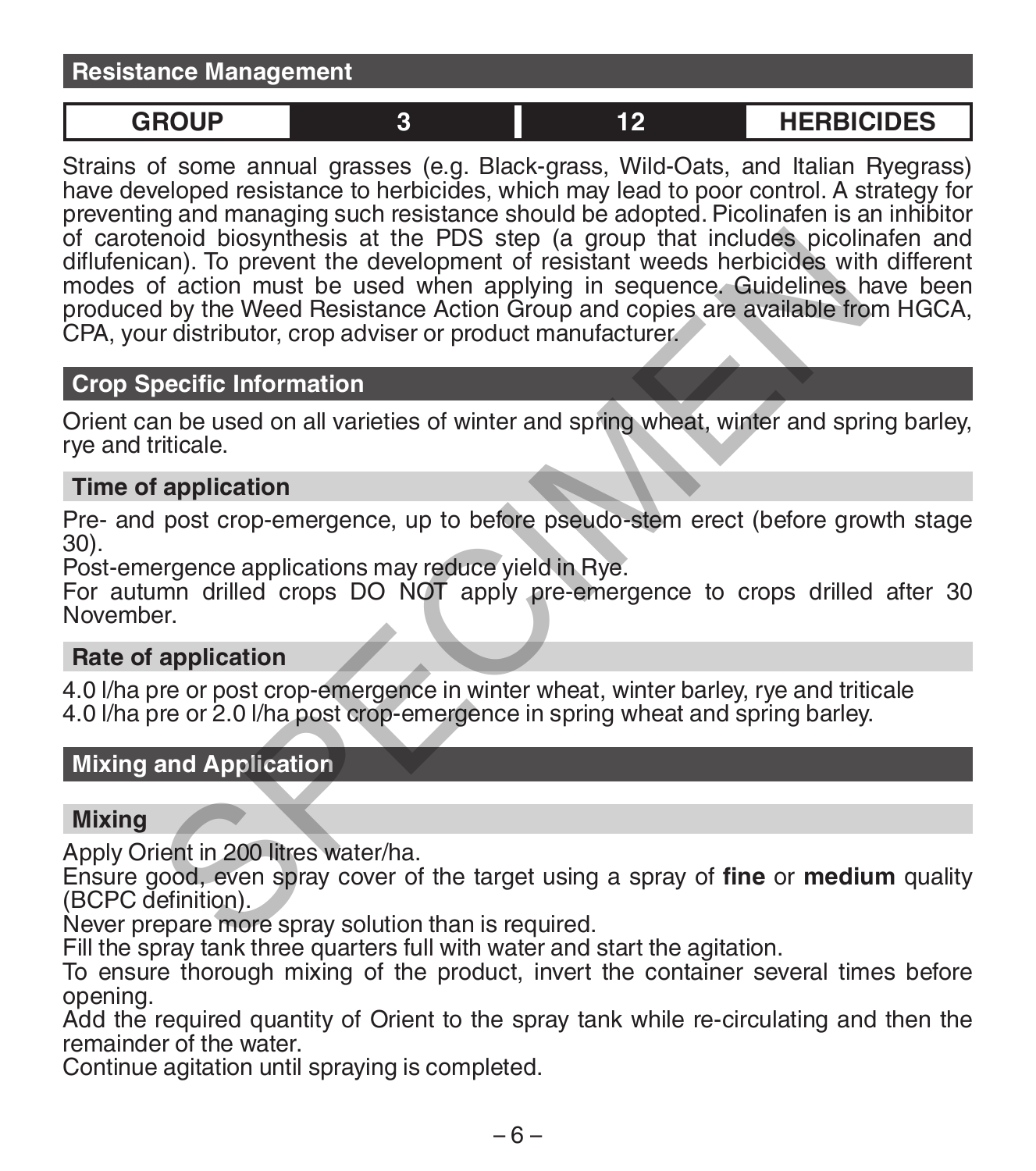On emptying the product container, rinse container thoroughly by using an integrated pressure rinsing device or manually rinsing three times.

Add washings to sprayer at time of filling and dispose of container safely.

# **Following Crops**

Before rye-grass is drilled after a very dry season, plough or cultivate to at least 15 cm. In the event of crop failure the land must be ploughed or thoroughly cultivated to a minimum depth of 15 cm to ensure any residues are evenly dispersed throughout the soil. The minimum intervals (specified below) should elapse between the application of 'Orient' and the sowing of one of the following crops listed below. Framing intervals (specified below) should elapse between the applituation of 15 cm to ensure any residues are evenly dispersed through in depth of 15 cm to ensure any residues are evenly dispersed through that sowing cone

#### **Autumn Applications of Orient**

The following crops may be sown after a minimum of 5 months:

- Spring Barley Spring Wheat **Maize** Peas Potatoes
- Spring Field Beans Broad Beans Dwarf Beans **Turnin**

Brussels Sprouts Cabbage Calabrese Linseed

Carrots **Parsnips Parsley** Cauliflower

# **Following Spring and Early Summer Applications**

The following crops may be sown or transplanted after a minimum interval of 2 months:

- Spring Field Beans Broad Beans Dwarf Beans Peas Turnip
- Brussels Sprouts **Cabbage** Calabrese Cauliflower
- **Carrots** Parsnips **Parsley** Linseed

The following crops may be sown after a minimum interval of 5 months:

Any crop (with the exception of Red Beet, Sugar Beet and Spinach) may be planted or sown.

(A minimum interval of 12 months should elapse between application and sowing Red Beet, Sugar Beet and Spinach).

#### **Trade Mark Acknowledgments**

Orient is a registered trademarks of BASF.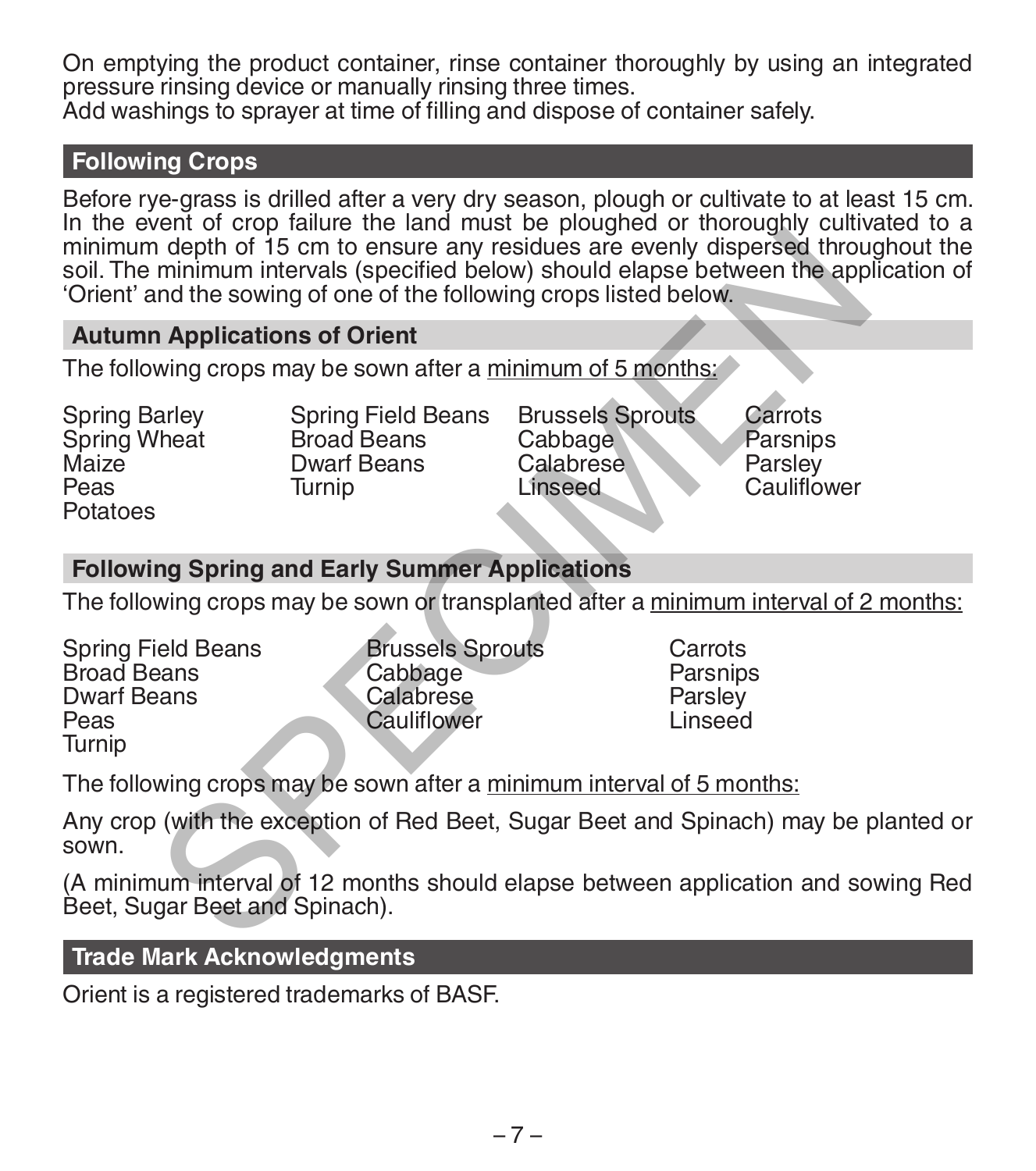### **The following does not form part of the authorised label text.**

With many products there is a general risk of resistance developing to the active ingredients. For this reason a change in activity cannot be ruled out. It is generally impossible to predict with certainty how resistance may develop because there are so many crop and use connected ways of influencing this. We therefore have to exclude liability for damage or loss attributable to any such resistance that may develop. To help minimise any loss in activity the BASF recommended rate should in all events be adhered to.

Numerous, particularly regional or regionally attributable, factors can influence the activity of the product. Examples include weather and soil conditions, crop plant varieties, crop rotation, treatment times, application amounts, admixture with other products, appearance of organisms resistant to active ingredients and spraying techniques. Under particular conditions a change in activity or damage to plants cannot be ruled out. The manufacturer or supplier is therefore unable to accept any liability in such circumstances. All goods supplied by us are of high grade and we believe them to be suitable, but as we cannot exercise control over their mixing or use or the weather conditions during and after application, which may affect the performance of the material, all conditions and warranties, statutory or otherwise, as to the quality or fitness for any purpose of our goods are excluded and no responsibility will be accepted by us for any damage or injury whatsoever arising from their storage, handling, application or use; but nothing should be deemed to exclude or restrict any liability upon us which cannot be excluded or restricted under the provisions of the Unfair Contract Terms Act 1977 or any similar applicable law. this was particularly real particular back to the best and the product and the product. Examples include weather and soil conditions, corp rotation, treatment times, application amounts, admixture views, appearance of orga

# **Section 6 of the Health and Safety at Work Act**

#### **Additional Product Safety Information**

The product label provides information on a specific pesticidal use of the product; do not use otherwise, unless you have assessed any potential hazard involved, the safety measures required and that the particular use has "off-label" approval or is otherwise permitted under the Plant Protection Products Regulations.

The information on this label is based on the best available information including data from test results.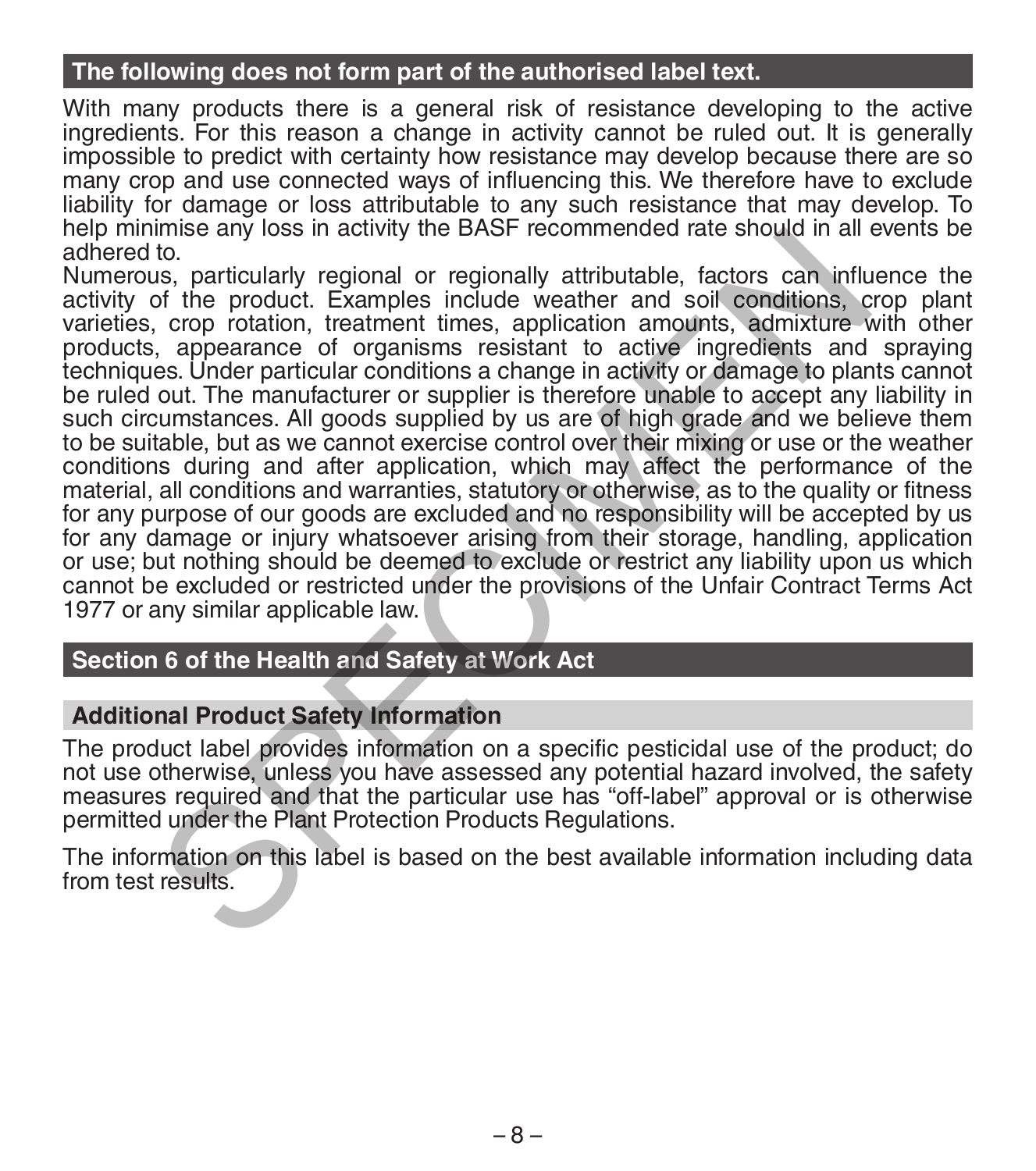# **Safety Data Sheet**

To access the Safety Data Sheet for this product scan the QR code or use the weblink below:



agricentre.basf.co.uk/Orient/MSDS

Alternatively, contact your supplier.